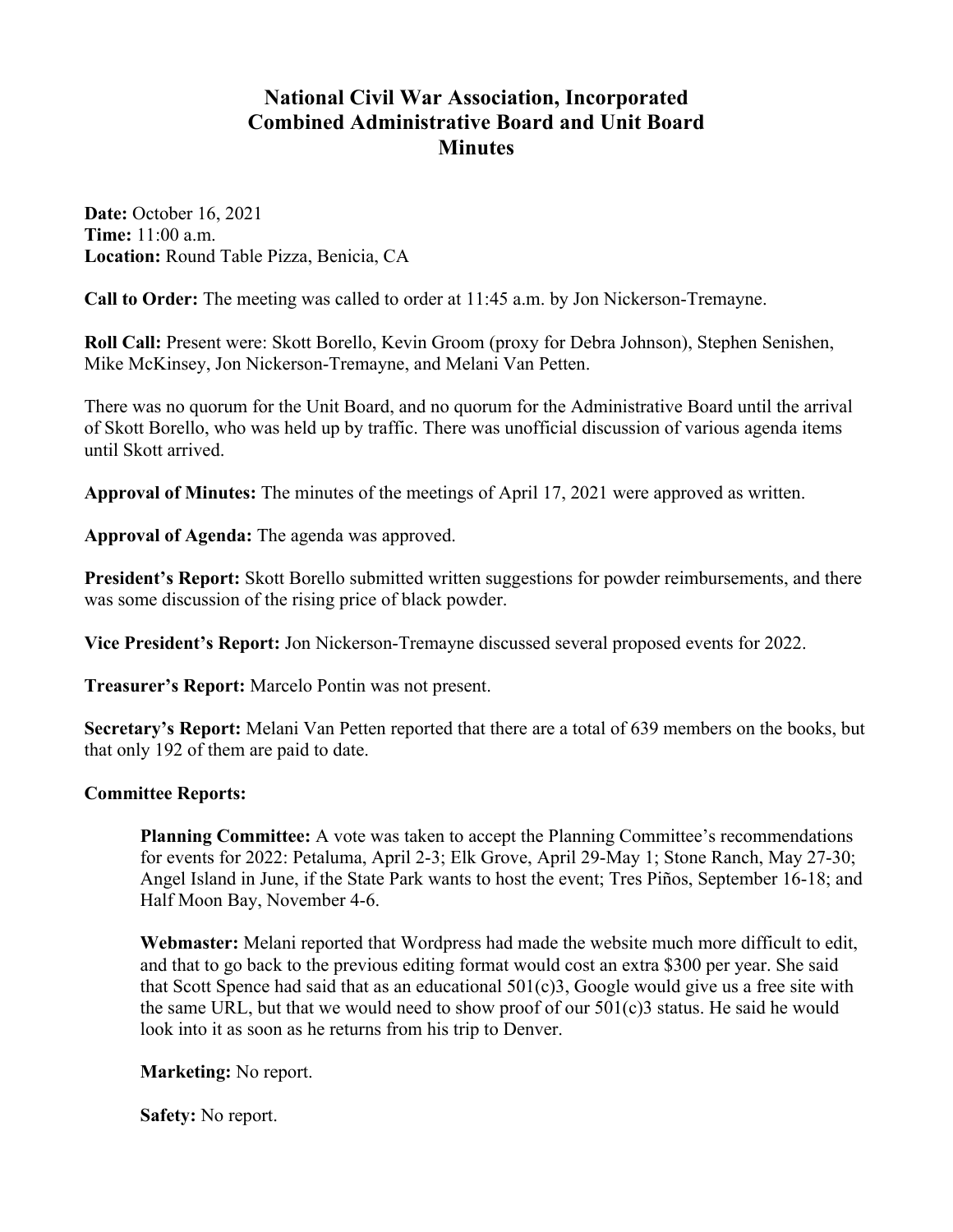**First Aid:** No report.

**Rules:** No report.

**Rank Ratio:** Mike McKinsey said that the rules for rank ratio had been made when there were many more members, and that there were a lot of captains at the moment. Skott suggested that when a new unit was formed, the CO should have the lowest rank possible and then work his or her way up to captain.

PACWR: PACWR is not currently functioning.

## **Old Business:**

**Elections:** Kevin Groom said don't forget to submit an intent to run statement, and don't forget to vote.

**Tres Piños:** Scott Spence was not present, but submitted a statement on various issues (see attachment). He said that there were approximately 200 kids at the school day, and 219 spectators, and the San Benito County Historical Socety had made a profit, and definitely wanted to do it again next year.

**NCWA P.O. Box vs. Street Address for Banking Purposes:** Jane Beckman was not present, but submitted a statement cautioning against letting the current P.O. box lapse, saying that when that had happened some years ago, it took six months to straighten out the ensuing legal problems. She said a secondary box for convenience should not be a problem (see attachment).

## **New Business:**

**Membership Prices:** Membership prices need to be standardized on all platforms.

**Lost and Found:** Melani suggested that we should establish a Lost and Found at events, so that people would know what to do with found objects, and people would know where to look for lost ones.

**Insurance:** Skott said that we should look into insurance for next year, since our current company had suddenly changed the prices they were charging for the extra events this year, from \$75-\$80 to around \$250.

**Vendor Coordinator for Sutlers:** Melani suggested that there need to be standardized rules for sutlers, since a question had arisen about the legality of sutlers selling for personal profit also being members of the club. She volunteered to establish a committee to set up rules.

**Members vs. Non-Members re: Rules:** Everyone agreed that the rules of whichever club was sponsoring an event should be followed by all participants in the event.

**Rules on California Corporations:** Research needs to be done to verify what rules the NCWA needs to follow to be legal.